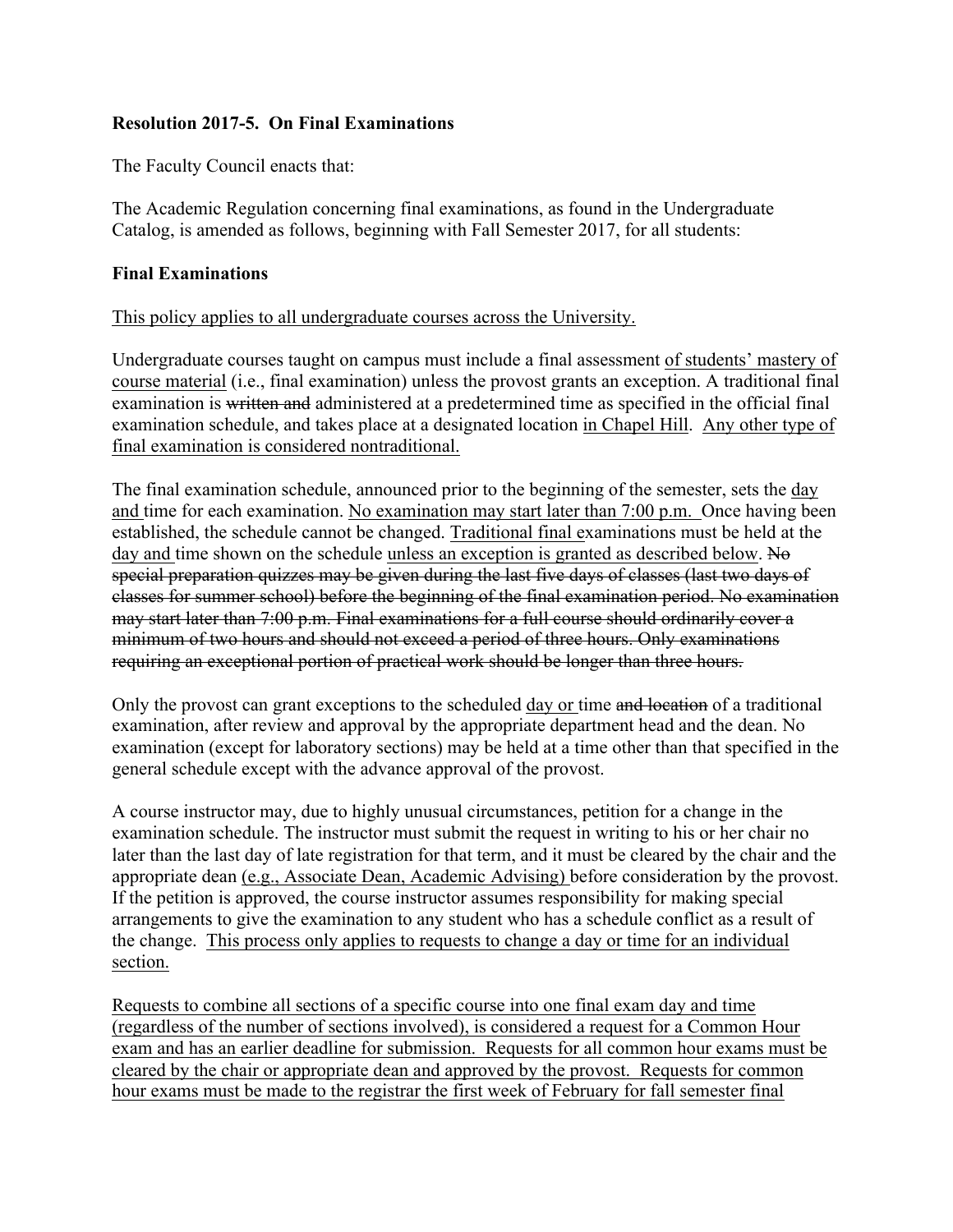examinations and the first week of September for spring semester final examinations. There is no exception to this deadline.

No graded quizzes or exams (excluding in-class presentations) may be given during the last five days of the semester (last two days of the session for summer school) before the beginning of the final examination period.

For a standard three credit hour course, the University has a required three hour final examination period, which adds an additional 180 minutes of instruction to the semester (see UPM #29 – Definition of a Credit Hour). Thus, the University requires instructors to provide a full three hours for students to complete the final examination. However, it is up to the discretion of the instructor of record to determine the form, content, and function of the final examination (e.g., whether it is cumulative or not). A traditional final examination should not exceed a period of three hours. Only examinations requiring an exceptional portion of practical work should be longer than three hours (e.g., student teaching).

Chairs (i.e., heads of instructional units) must give permission for faculty members to use nontraditional examinations.  $\frac{1}{2}$  such as Examples of nontraditional examinations include those requiring more than three hours to complete; or other final assessments such as a portfolio of a semester's work, a final project, or a take-home examination. The chair should submit to the appropriate dean an annual summary of the exceptions that were granted. For multidisciplinary and cotaught courses, permission to give a nontraditional examination must be granted solely by the chair of the instructional unit in which the course is based. Even when faculty members have permission to administer nontraditonal final examinations, the scheduled examination period must be utilized for instructional hours. The chair should submit to their academic dean's office an annual summary of the exceptions that were granted.

All regular final examinations must be held in Chapel Hill. Students who are absent from an examination receive a course grade of AB (absent), which is equivalent to F (zero quality points), or FA (absent and failing regardless of performance on the final examination). When students are unable, for reasons clearly beyond their control, to take a traditional final examination at the scheduled time, they can be excused only by the director of Campus Health Services or their academic dean (who can authorize the registrar to issue an "official permit to take final examination") or their academic dean (who can issue an "examination excuse"). An absence may be excused for severe health problems leading to the student's placement on the Infirmary List by either Campus Health Services or Counseling and Psychological Services, for serious significant personal or family circumstances problems, for religious observances required by the student's faith,  $\theta$  for a scheduling conflict involving multiple examinations at the same time, or when a student has three or more final examinations scheduled in 24 hours.. In cases of illness, personal or family emergency, or religious observance, additional documentation may be required by the dean. Primary holy days for religious observances are noted on a Web-based [interfaith calendar site](http://www.interfaithcalendar.org). Students are responsible for providing the course instructor and the dean a written request for an excused absence from a final exam for a religious observance or for a scheduling conflict involving multiple examinations no later than the last day of classes. Students must be given the opportunity to make up final exams missed due to an excused absence.